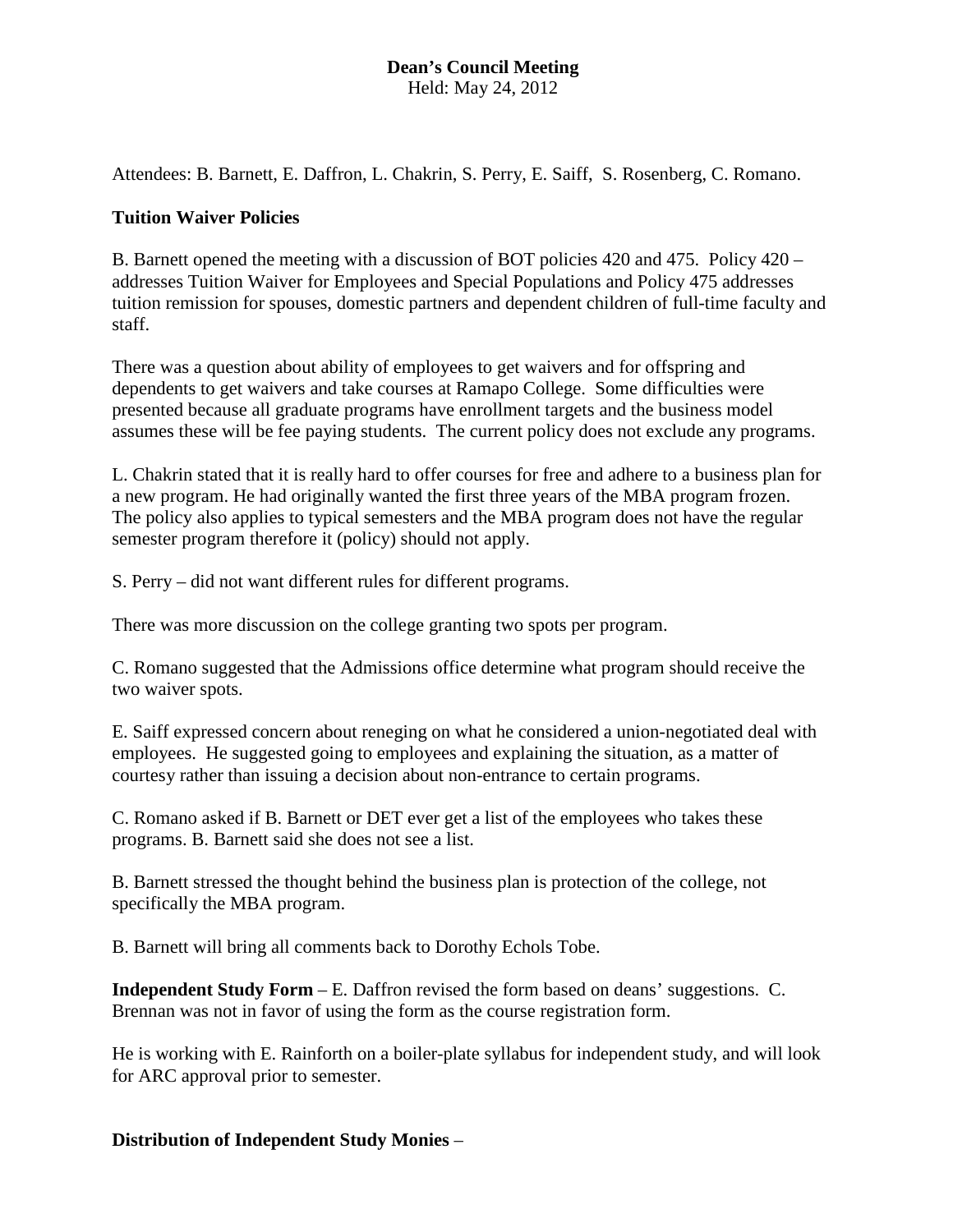E. Saiff brought up two issues that concern him about Independent Study.

1. The 57 credits that are awarded to each school and the distribution system which is in packets of .9 credits.

He would prefer to take all that money and divide it up between the faculty based on their credits of independent study supervision. Having to distribute among .9 credits or multiples means that it doesn't get distributed equitably.

2. The amount of independent studies and the amount of money paid to faculty to supervise these courses.

S. Perry asked if there was a reason the amount of money that was available for faculty couldn't be increased. B. Barnett said we do not take in the same amount of revenue that we spend so resources are not available. There are also too many independent studies. She will check with J. Capizzi and budget about the .9%.

## **Institutional Effectiveness**

E. Daffron - Last year's assessment of student learning went well. Program reviews are due June  $1<sup>st</sup>$ . In the next phase faculty should think about using the student learning assessments and the program reviews to start setting goals and objectives in the units. Try to encourage the convening groups to participate in that process – to have them help set goals and objectives.

He suggested that all conveners have a meeting and review all program reviews as a unit, perhaps in June.

## **Admissions Trends**

C. Romano – handed out information on new first-time students and transfers, and readmits.

B. Barnett suggested that A. Lorenz come and talk to the deans about the living learning communities.

She is also concerned that we retain transfer students.

## **General Education and Faculty Lines Request**

B. Barnett would like to have more full time faculty teaching in the General Education program.

New faculty should be teaching in general education. This expectation could be written into their letter of appointment.

E. Daffron would like to see every faculty member teach at least one general education course every semester. Currently general education is usually taught by other staff or adjuncts.

He suggested that virtually every faculty member should be able to teach first year seminar, as well as some other topics such as Readings in Humanities or Social Issues. There was more discussion on full-time faculty teaching general education courses and the problems presented in each unit.